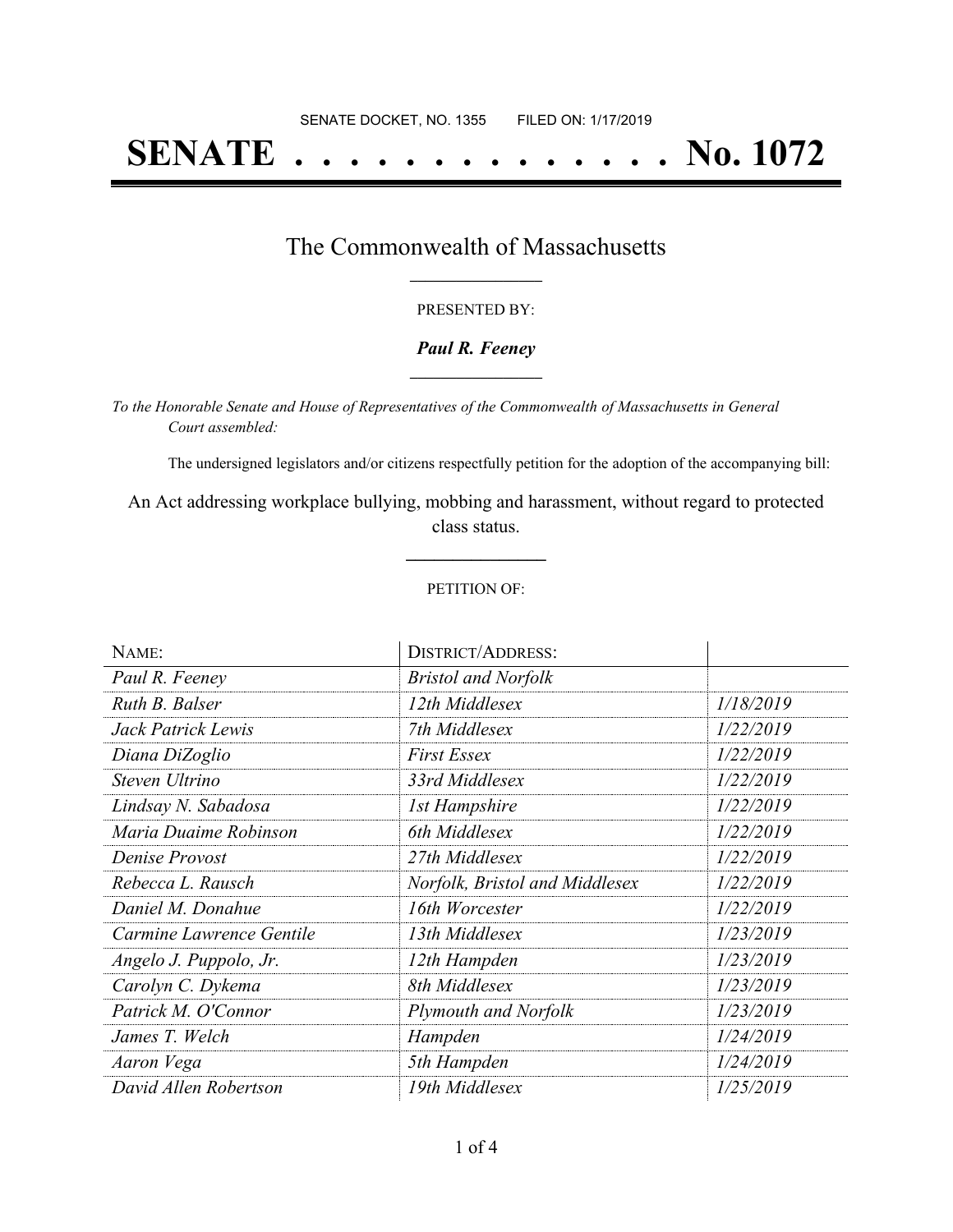| Natalie M. Higgins     | 4th Worcester                                  | 1/25/2019 |
|------------------------|------------------------------------------------|-----------|
| James J. O'Day         | 14th Worcester                                 | 1/25/2019 |
| Joanne M. Comerford    | Hampshire, Franklin and Worcester              | 1/25/2019 |
| Louis L. Kafka         | 8th Norfolk                                    | 1/25/2019 |
| Tommy Vitolo           | 15th Norfolk                                   | 1/28/2019 |
| Tram T. Nguyen         | 18th Essex                                     | 1/28/2019 |
| Carole A. Fiola        | 6th Bristol                                    | 1/28/2019 |
| Mike Connolly          | 26th Middlesex                                 | 1/29/2019 |
| Adrian C. Madaro       | 1st Suffolk                                    | 1/29/2019 |
| Thomas M. Stanley      | 9th Middlesex                                  | 1/29/2019 |
| James B. Eldridge      | Middlesex and Worcester                        | 1/29/2019 |
| Anne M. Gobi           | Worcester, Hampden, Hampshire and<br>Middlesex | 1/29/2019 |
| Kevin G. Honan         | 17th Suffolk                                   | 1/29/2019 |
| Patrick Joseph Kearney | 4th Plymouth                                   | 1/29/2019 |
| Daniel J. Hunt         | 13th Suffolk                                   | 1/29/2019 |
| Bruce E. Tarr          | <b>First Essex and Middlesex</b>               | 1/30/2019 |
| Kate Hogan             | 3rd Middlesex                                  | 1/30/2019 |
| Marjorie C. Decker     | 25th Middlesex                                 | 1/30/2019 |
| Michael J. Rodrigues   | <b>First Bristol and Plymouth</b>              | 1/30/2019 |
| Edward F. Coppinger    | 10th Suffolk                                   | 1/30/2019 |
| <b>Bud L. Williams</b> | 11th Hampden                                   | 1/30/2019 |
| Bruce J. Ayers         | <b>1st Norfolk</b>                             | 1/30/2019 |
| Elizabeth A. Malia     | 11th Suffolk                                   | 1/30/2019 |
| John J. Mahoney        | 13th Worcester                                 | 1/30/2019 |
| Paul McMurtry          | 11th Norfolk                                   | 1/30/2019 |
| John J. Lawn, Jr.      | 10th Middlesex                                 | 1/30/2019 |
| David M. Rogers        | 24th Middlesex                                 | 1/30/2019 |
| Danielle W. Gregoire   | 4th Middlesex                                  | 1/30/2019 |
| Todd M. Smola          | 1st Hampden                                    | 1/30/2019 |
| John C. Velis          | 4th Hampden                                    | 1/30/2019 |
| Tami L. Gouveia        | 14th Middlesex                                 | 1/30/2019 |
| Jay D. Livingstone     | 8th Suffolk                                    | 1/30/2019 |
| Lori A. Ehrlich        | 8th Essex                                      | 1/31/2019 |
| Sal N. DiDomenico      | Middlesex and Suffolk                          | 1/31/2019 |
| RoseLee Vincent        | 16th Suffolk                                   | 1/31/2019 |
| Tackey Chan            | 2nd Norfolk                                    | 1/31/2019 |
| Daniel R. Carey        | 2nd Hampshire                                  | 1/31/2019 |
| Alan Silvia            | 7th Bristol                                    | 1/31/2019 |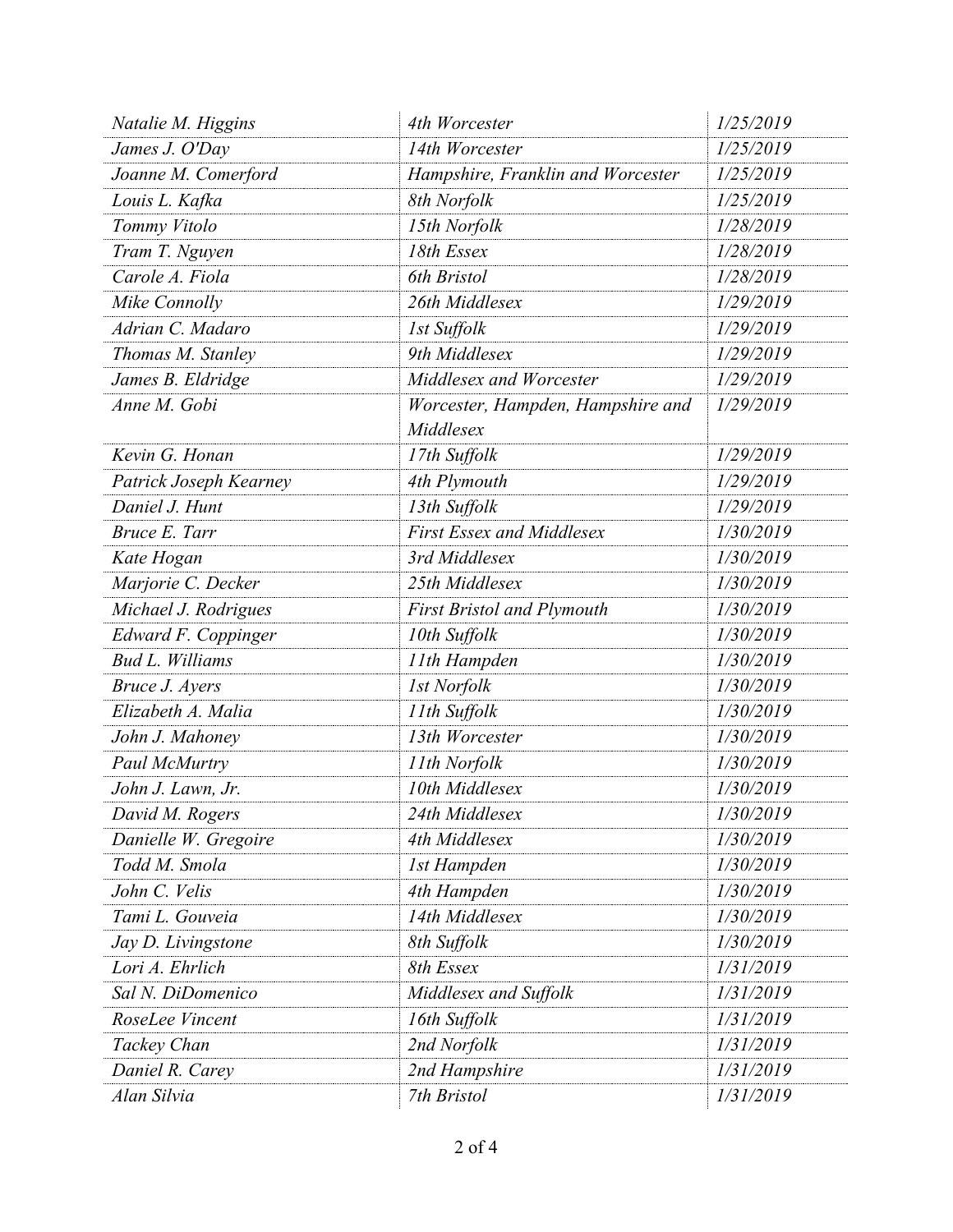| 1/31/2019<br>Paul W. Mark<br>2nd Berkshire<br>Russell E. Holmes<br>1/31/2019<br>6th Suffolk<br>2nd Worcester<br>1/31/2019<br>Jonathan D. Zlotnik<br>13th Bristol<br>1/31/2019<br>Antonio F. D. Cabral<br>1/31/2019<br>3rd Essex<br>Andres X. Vargas<br>1/31/2019<br>Christina A. Minicucci<br>14th Essex<br>5th Essex<br>1/31/2019<br><b>Ann-Margaret Ferrante</b><br>Michael O. Moore<br>1/31/2019<br>Second Worcester<br>1/31/2019<br>23rd Middlesex<br>Sean Garballey<br>1/31/2019<br>Jonathan Hecht<br>29th Middlesex<br>1st Essex<br>1/31/2019<br>James M. Kelcourse<br>1/31/2019<br>Mathew J. Muratore<br><b>1st Plymouth</b><br>1/31/2019<br>Liz Miranda<br>5th Suffolk<br>6th Essex<br>Jerald A. Parisella<br>2/1/2019<br>Elizabeth A. Poirier<br>2/1/2019<br>14th Bristol<br>2/1/2019<br>Donald F. Humason, Jr.<br>Second Hampden and Hampshire<br>First Suffolk and Middlesex<br>2/1/2019<br>Joseph A. Boncore<br>2/1/2019<br>Cape and Islands<br>Julian Cyr<br>Michael F. Rush<br>Norfolk and Suffolk<br>2/1/2019<br>2nd Franklin<br>2/1/2019<br>Susannah M. Whipps<br>2/1/2019<br>Jon Santiago<br>9th Suffolk<br>Carlos González<br>2/1/2019<br>10th Hampden<br>2nd Hampden<br>2/1/2019<br>Brian M. Ashe<br>Paul F. Tucker<br>7th Essex<br>2/1/2019<br>2nd Middlesex<br>2/1/2019<br>James Arciero<br>3rd Worcester<br>2/1/2019<br>Stephan Hay<br>Daniel R. Cullinane<br>12th Suffolk<br>2/1/2019<br>3rd Barnstable<br>2/1/2019<br>David T. Vieira<br>10th Norfolk<br>2/1/2019<br>Jeffrey N. Roy<br>2/1/2019<br>Chynah Tyler<br>7th Suffolk<br>Michelle L. Ciccolo<br>15th Middlesex<br>2/1/2019<br>11th Middlesex<br>2/1/2019<br>Kay Khan<br>James K. Hawkins<br>2nd Bristol<br>2/1/2019<br>Mindy Domb<br>3rd Hampshire<br>2/1/2019<br>Natalie M. Blais<br><b>1st Franklin</b><br>2/1/2019<br>Nika C. Elugardo<br>15th Suffolk<br>2/3/2019<br><b>First Middlesex</b><br>Edward J. Kennedy<br>2/6/2019<br>David Biele<br>4th Suffolk<br>2/6/2019 | David Henry Argosky LeBoeuf | 17th Worcester | 1/31/2019 |
|-------------------------------------------------------------------------------------------------------------------------------------------------------------------------------------------------------------------------------------------------------------------------------------------------------------------------------------------------------------------------------------------------------------------------------------------------------------------------------------------------------------------------------------------------------------------------------------------------------------------------------------------------------------------------------------------------------------------------------------------------------------------------------------------------------------------------------------------------------------------------------------------------------------------------------------------------------------------------------------------------------------------------------------------------------------------------------------------------------------------------------------------------------------------------------------------------------------------------------------------------------------------------------------------------------------------------------------------------------------------------------------------------------------------------------------------------------------------------------------------------------------------------------------------------------------------------------------------------------------------------------------------------------------------------------------------------------------------------------------------------------------------------------------------------------------------------------------------------------------------------------------------------------------------------------------------------------------|-----------------------------|----------------|-----------|
|                                                                                                                                                                                                                                                                                                                                                                                                                                                                                                                                                                                                                                                                                                                                                                                                                                                                                                                                                                                                                                                                                                                                                                                                                                                                                                                                                                                                                                                                                                                                                                                                                                                                                                                                                                                                                                                                                                                                                             |                             |                |           |
|                                                                                                                                                                                                                                                                                                                                                                                                                                                                                                                                                                                                                                                                                                                                                                                                                                                                                                                                                                                                                                                                                                                                                                                                                                                                                                                                                                                                                                                                                                                                                                                                                                                                                                                                                                                                                                                                                                                                                             |                             |                |           |
|                                                                                                                                                                                                                                                                                                                                                                                                                                                                                                                                                                                                                                                                                                                                                                                                                                                                                                                                                                                                                                                                                                                                                                                                                                                                                                                                                                                                                                                                                                                                                                                                                                                                                                                                                                                                                                                                                                                                                             |                             |                |           |
|                                                                                                                                                                                                                                                                                                                                                                                                                                                                                                                                                                                                                                                                                                                                                                                                                                                                                                                                                                                                                                                                                                                                                                                                                                                                                                                                                                                                                                                                                                                                                                                                                                                                                                                                                                                                                                                                                                                                                             |                             |                |           |
|                                                                                                                                                                                                                                                                                                                                                                                                                                                                                                                                                                                                                                                                                                                                                                                                                                                                                                                                                                                                                                                                                                                                                                                                                                                                                                                                                                                                                                                                                                                                                                                                                                                                                                                                                                                                                                                                                                                                                             |                             |                |           |
|                                                                                                                                                                                                                                                                                                                                                                                                                                                                                                                                                                                                                                                                                                                                                                                                                                                                                                                                                                                                                                                                                                                                                                                                                                                                                                                                                                                                                                                                                                                                                                                                                                                                                                                                                                                                                                                                                                                                                             |                             |                |           |
|                                                                                                                                                                                                                                                                                                                                                                                                                                                                                                                                                                                                                                                                                                                                                                                                                                                                                                                                                                                                                                                                                                                                                                                                                                                                                                                                                                                                                                                                                                                                                                                                                                                                                                                                                                                                                                                                                                                                                             |                             |                |           |
|                                                                                                                                                                                                                                                                                                                                                                                                                                                                                                                                                                                                                                                                                                                                                                                                                                                                                                                                                                                                                                                                                                                                                                                                                                                                                                                                                                                                                                                                                                                                                                                                                                                                                                                                                                                                                                                                                                                                                             |                             |                |           |
|                                                                                                                                                                                                                                                                                                                                                                                                                                                                                                                                                                                                                                                                                                                                                                                                                                                                                                                                                                                                                                                                                                                                                                                                                                                                                                                                                                                                                                                                                                                                                                                                                                                                                                                                                                                                                                                                                                                                                             |                             |                |           |
|                                                                                                                                                                                                                                                                                                                                                                                                                                                                                                                                                                                                                                                                                                                                                                                                                                                                                                                                                                                                                                                                                                                                                                                                                                                                                                                                                                                                                                                                                                                                                                                                                                                                                                                                                                                                                                                                                                                                                             |                             |                |           |
|                                                                                                                                                                                                                                                                                                                                                                                                                                                                                                                                                                                                                                                                                                                                                                                                                                                                                                                                                                                                                                                                                                                                                                                                                                                                                                                                                                                                                                                                                                                                                                                                                                                                                                                                                                                                                                                                                                                                                             |                             |                |           |
|                                                                                                                                                                                                                                                                                                                                                                                                                                                                                                                                                                                                                                                                                                                                                                                                                                                                                                                                                                                                                                                                                                                                                                                                                                                                                                                                                                                                                                                                                                                                                                                                                                                                                                                                                                                                                                                                                                                                                             |                             |                |           |
|                                                                                                                                                                                                                                                                                                                                                                                                                                                                                                                                                                                                                                                                                                                                                                                                                                                                                                                                                                                                                                                                                                                                                                                                                                                                                                                                                                                                                                                                                                                                                                                                                                                                                                                                                                                                                                                                                                                                                             |                             |                |           |
|                                                                                                                                                                                                                                                                                                                                                                                                                                                                                                                                                                                                                                                                                                                                                                                                                                                                                                                                                                                                                                                                                                                                                                                                                                                                                                                                                                                                                                                                                                                                                                                                                                                                                                                                                                                                                                                                                                                                                             |                             |                |           |
|                                                                                                                                                                                                                                                                                                                                                                                                                                                                                                                                                                                                                                                                                                                                                                                                                                                                                                                                                                                                                                                                                                                                                                                                                                                                                                                                                                                                                                                                                                                                                                                                                                                                                                                                                                                                                                                                                                                                                             |                             |                |           |
|                                                                                                                                                                                                                                                                                                                                                                                                                                                                                                                                                                                                                                                                                                                                                                                                                                                                                                                                                                                                                                                                                                                                                                                                                                                                                                                                                                                                                                                                                                                                                                                                                                                                                                                                                                                                                                                                                                                                                             |                             |                |           |
|                                                                                                                                                                                                                                                                                                                                                                                                                                                                                                                                                                                                                                                                                                                                                                                                                                                                                                                                                                                                                                                                                                                                                                                                                                                                                                                                                                                                                                                                                                                                                                                                                                                                                                                                                                                                                                                                                                                                                             |                             |                |           |
|                                                                                                                                                                                                                                                                                                                                                                                                                                                                                                                                                                                                                                                                                                                                                                                                                                                                                                                                                                                                                                                                                                                                                                                                                                                                                                                                                                                                                                                                                                                                                                                                                                                                                                                                                                                                                                                                                                                                                             |                             |                |           |
|                                                                                                                                                                                                                                                                                                                                                                                                                                                                                                                                                                                                                                                                                                                                                                                                                                                                                                                                                                                                                                                                                                                                                                                                                                                                                                                                                                                                                                                                                                                                                                                                                                                                                                                                                                                                                                                                                                                                                             |                             |                |           |
|                                                                                                                                                                                                                                                                                                                                                                                                                                                                                                                                                                                                                                                                                                                                                                                                                                                                                                                                                                                                                                                                                                                                                                                                                                                                                                                                                                                                                                                                                                                                                                                                                                                                                                                                                                                                                                                                                                                                                             |                             |                |           |
|                                                                                                                                                                                                                                                                                                                                                                                                                                                                                                                                                                                                                                                                                                                                                                                                                                                                                                                                                                                                                                                                                                                                                                                                                                                                                                                                                                                                                                                                                                                                                                                                                                                                                                                                                                                                                                                                                                                                                             |                             |                |           |
|                                                                                                                                                                                                                                                                                                                                                                                                                                                                                                                                                                                                                                                                                                                                                                                                                                                                                                                                                                                                                                                                                                                                                                                                                                                                                                                                                                                                                                                                                                                                                                                                                                                                                                                                                                                                                                                                                                                                                             |                             |                |           |
|                                                                                                                                                                                                                                                                                                                                                                                                                                                                                                                                                                                                                                                                                                                                                                                                                                                                                                                                                                                                                                                                                                                                                                                                                                                                                                                                                                                                                                                                                                                                                                                                                                                                                                                                                                                                                                                                                                                                                             |                             |                |           |
|                                                                                                                                                                                                                                                                                                                                                                                                                                                                                                                                                                                                                                                                                                                                                                                                                                                                                                                                                                                                                                                                                                                                                                                                                                                                                                                                                                                                                                                                                                                                                                                                                                                                                                                                                                                                                                                                                                                                                             |                             |                |           |
|                                                                                                                                                                                                                                                                                                                                                                                                                                                                                                                                                                                                                                                                                                                                                                                                                                                                                                                                                                                                                                                                                                                                                                                                                                                                                                                                                                                                                                                                                                                                                                                                                                                                                                                                                                                                                                                                                                                                                             |                             |                |           |
|                                                                                                                                                                                                                                                                                                                                                                                                                                                                                                                                                                                                                                                                                                                                                                                                                                                                                                                                                                                                                                                                                                                                                                                                                                                                                                                                                                                                                                                                                                                                                                                                                                                                                                                                                                                                                                                                                                                                                             |                             |                |           |
|                                                                                                                                                                                                                                                                                                                                                                                                                                                                                                                                                                                                                                                                                                                                                                                                                                                                                                                                                                                                                                                                                                                                                                                                                                                                                                                                                                                                                                                                                                                                                                                                                                                                                                                                                                                                                                                                                                                                                             |                             |                |           |
|                                                                                                                                                                                                                                                                                                                                                                                                                                                                                                                                                                                                                                                                                                                                                                                                                                                                                                                                                                                                                                                                                                                                                                                                                                                                                                                                                                                                                                                                                                                                                                                                                                                                                                                                                                                                                                                                                                                                                             |                             |                |           |
|                                                                                                                                                                                                                                                                                                                                                                                                                                                                                                                                                                                                                                                                                                                                                                                                                                                                                                                                                                                                                                                                                                                                                                                                                                                                                                                                                                                                                                                                                                                                                                                                                                                                                                                                                                                                                                                                                                                                                             |                             |                |           |
|                                                                                                                                                                                                                                                                                                                                                                                                                                                                                                                                                                                                                                                                                                                                                                                                                                                                                                                                                                                                                                                                                                                                                                                                                                                                                                                                                                                                                                                                                                                                                                                                                                                                                                                                                                                                                                                                                                                                                             |                             |                |           |
|                                                                                                                                                                                                                                                                                                                                                                                                                                                                                                                                                                                                                                                                                                                                                                                                                                                                                                                                                                                                                                                                                                                                                                                                                                                                                                                                                                                                                                                                                                                                                                                                                                                                                                                                                                                                                                                                                                                                                             |                             |                |           |
|                                                                                                                                                                                                                                                                                                                                                                                                                                                                                                                                                                                                                                                                                                                                                                                                                                                                                                                                                                                                                                                                                                                                                                                                                                                                                                                                                                                                                                                                                                                                                                                                                                                                                                                                                                                                                                                                                                                                                             |                             |                |           |
|                                                                                                                                                                                                                                                                                                                                                                                                                                                                                                                                                                                                                                                                                                                                                                                                                                                                                                                                                                                                                                                                                                                                                                                                                                                                                                                                                                                                                                                                                                                                                                                                                                                                                                                                                                                                                                                                                                                                                             |                             |                |           |
|                                                                                                                                                                                                                                                                                                                                                                                                                                                                                                                                                                                                                                                                                                                                                                                                                                                                                                                                                                                                                                                                                                                                                                                                                                                                                                                                                                                                                                                                                                                                                                                                                                                                                                                                                                                                                                                                                                                                                             |                             |                |           |
|                                                                                                                                                                                                                                                                                                                                                                                                                                                                                                                                                                                                                                                                                                                                                                                                                                                                                                                                                                                                                                                                                                                                                                                                                                                                                                                                                                                                                                                                                                                                                                                                                                                                                                                                                                                                                                                                                                                                                             |                             |                |           |
|                                                                                                                                                                                                                                                                                                                                                                                                                                                                                                                                                                                                                                                                                                                                                                                                                                                                                                                                                                                                                                                                                                                                                                                                                                                                                                                                                                                                                                                                                                                                                                                                                                                                                                                                                                                                                                                                                                                                                             |                             |                |           |
|                                                                                                                                                                                                                                                                                                                                                                                                                                                                                                                                                                                                                                                                                                                                                                                                                                                                                                                                                                                                                                                                                                                                                                                                                                                                                                                                                                                                                                                                                                                                                                                                                                                                                                                                                                                                                                                                                                                                                             |                             |                |           |
|                                                                                                                                                                                                                                                                                                                                                                                                                                                                                                                                                                                                                                                                                                                                                                                                                                                                                                                                                                                                                                                                                                                                                                                                                                                                                                                                                                                                                                                                                                                                                                                                                                                                                                                                                                                                                                                                                                                                                             |                             |                |           |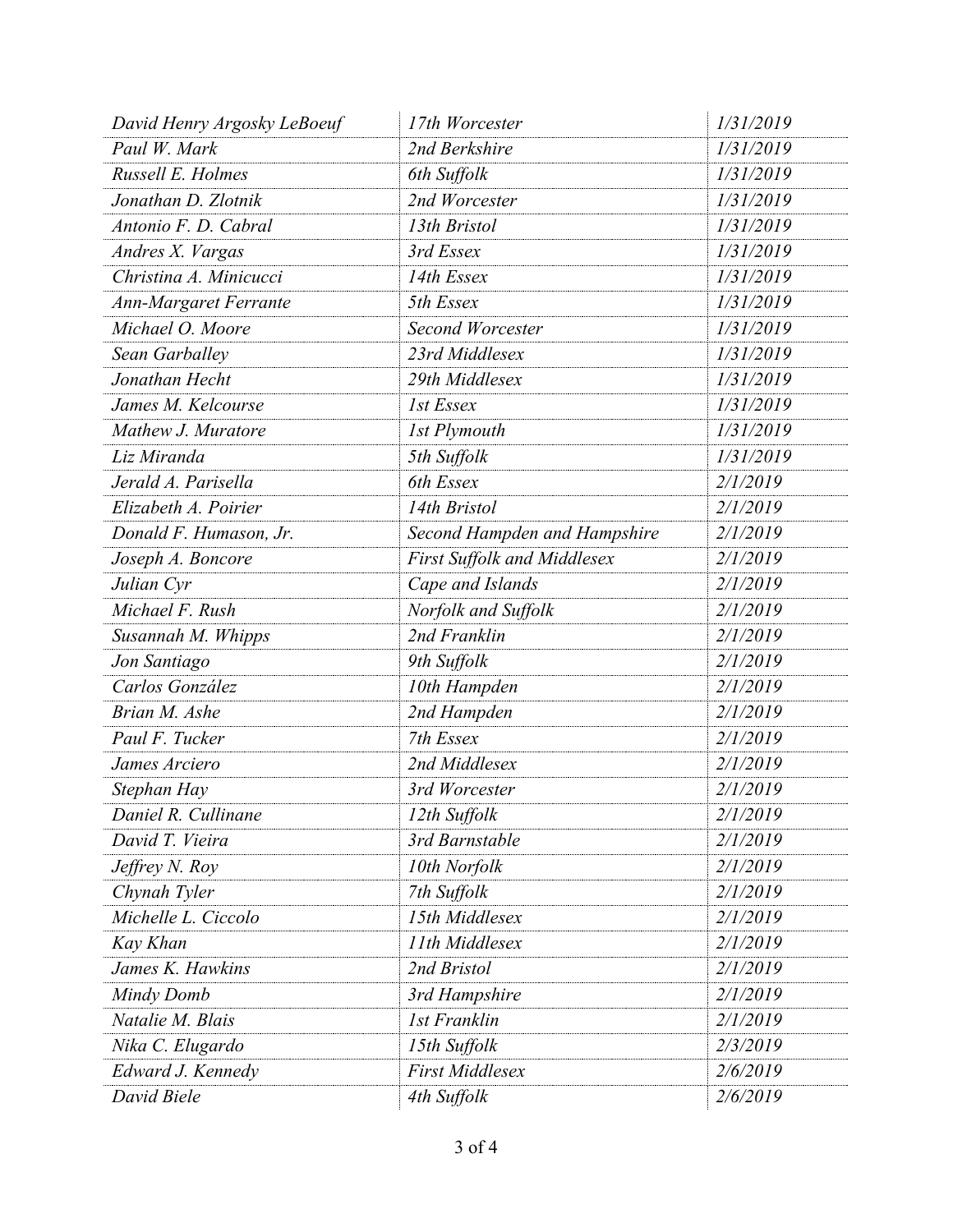| Kenneth I. Gordon     | 21st Middlesex                    | 2/9/2019  |
|-----------------------|-----------------------------------|-----------|
| Harriette L. Chandler | <b>First Worcester</b>            | 2/19/2019 |
| Jason M. Lewis        | <b>Fifth Middlesex</b>            | 2/19/2019 |
| Brendan P. Crighton   | Third Essex                       | 2/21/2019 |
| Cindy F. Friedman     | <b>Fourth Middlesex</b>           | 2/21/2019 |
| Frank A. Moran        | 17th Essex                        | 2/26/2019 |
| José F. Tosado        | 9th Hampden                       | 2/27/2019 |
| Michelle M. DuBois    | 10th Plymouth                     | 2/27/2019 |
| Christine P. Barber   | 34th Middlesex                    | 3/5/2019  |
| John H. Rogers        | 12th Norfolk                      | 3/7/2019  |
| Walter F. Timilty     | Norfolk, Bristol and Plymouth     | 3/8/2019  |
| <b>Nick Collins</b>   | <b>First Suffolk</b>              | 3/18/2019 |
| Marc R. Pacheco       | <b>First Plymouth and Bristol</b> | 3/28/2019 |
| John F. Keenan        | Norfolk and Plymouth              | 4/11/2019 |
| Michael D. Brady      | Second Plymouth and Bristol       | 6/1/2019  |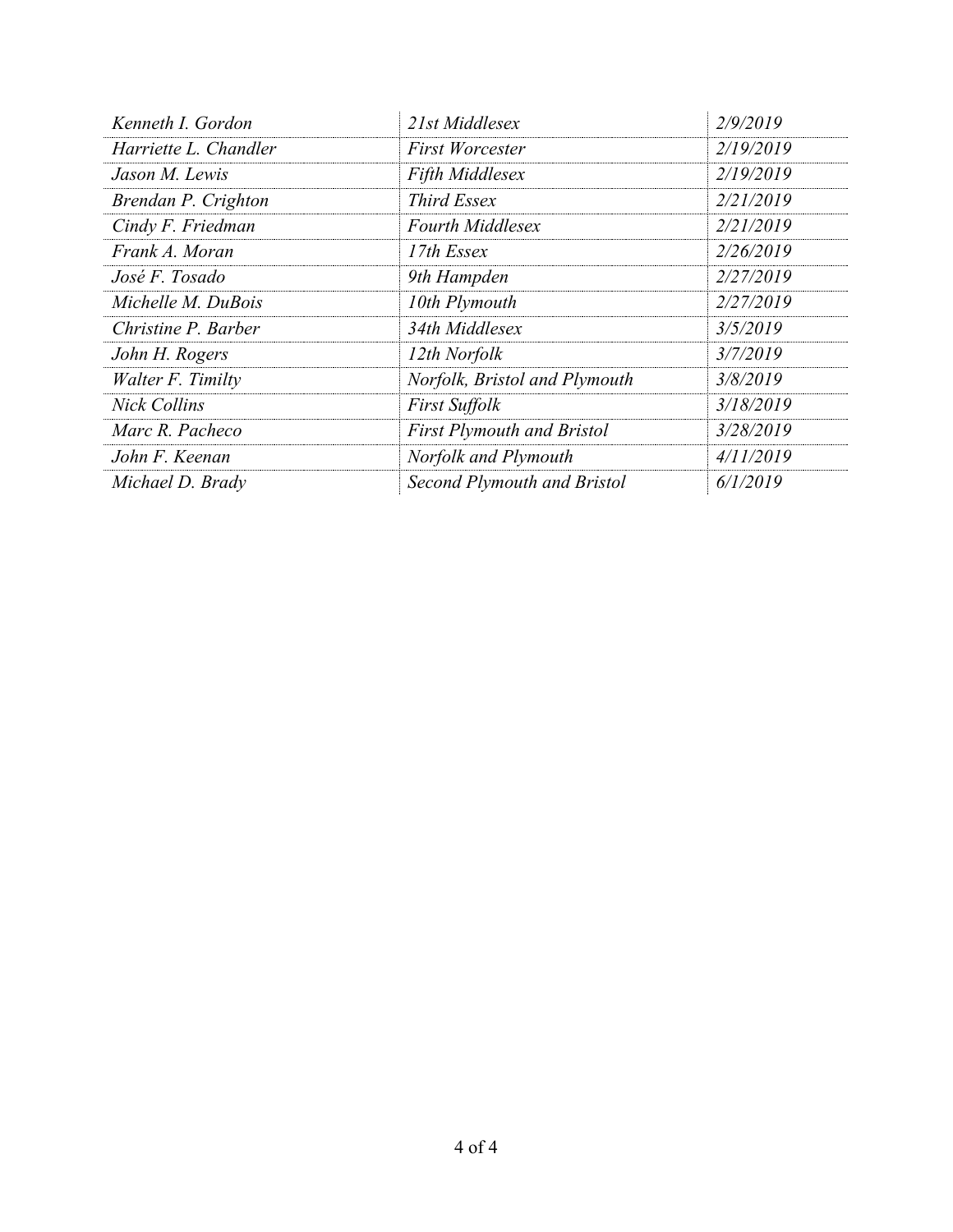## SENATE DOCKET, NO. 1355 FILED ON: 1/17/2019

## **SENATE . . . . . . . . . . . . . . No. 1072**

By Mr. Feeney, a petition (accompanied by bill, Senate, No. 1072) of Paul R. Feeney, Ruth B. Balser, Jack Patrick Lewis, Diana DiZoglio and other members of the General Court for legislation to address workplace bullying, mobbing and harassment, without regard to protected class status. Labor and Workforce Development.

### [SIMILAR MATTER FILED IN PREVIOUS SESSION SEE SENATE, NO. *2448* OF 2017-2018.]

## The Commonwealth of Massachusetts

**In the One Hundred and Ninety-First General Court (2019-2020) \_\_\_\_\_\_\_\_\_\_\_\_\_\_\_**

**\_\_\_\_\_\_\_\_\_\_\_\_\_\_\_**

An Act addressing workplace bullying, mobbing and harassment, without regard to protected class status.

Be it enacted by the Senate and House of Representatives in General Court assembled, and by the authority *of the same, as follows:*

- 1 The General Laws are hereby amended by inserting after chapter 151E the following
- 2 chapter:-
- 3 Chapter 151G The Healthy Workplace
- 4 Section 1. For the purposes of this chapter, the following words and phrases shall have

5 the following meanings:-

6 "Abusive conduct", acts, omissions or both, that a reasonable person would find abusive,

7 based on the severity, nature and frequency of the conduct, including, but is not limited to:

8 repeated verbal abuse such as the use of derogatory remarks, insults and epithets; verbal, non-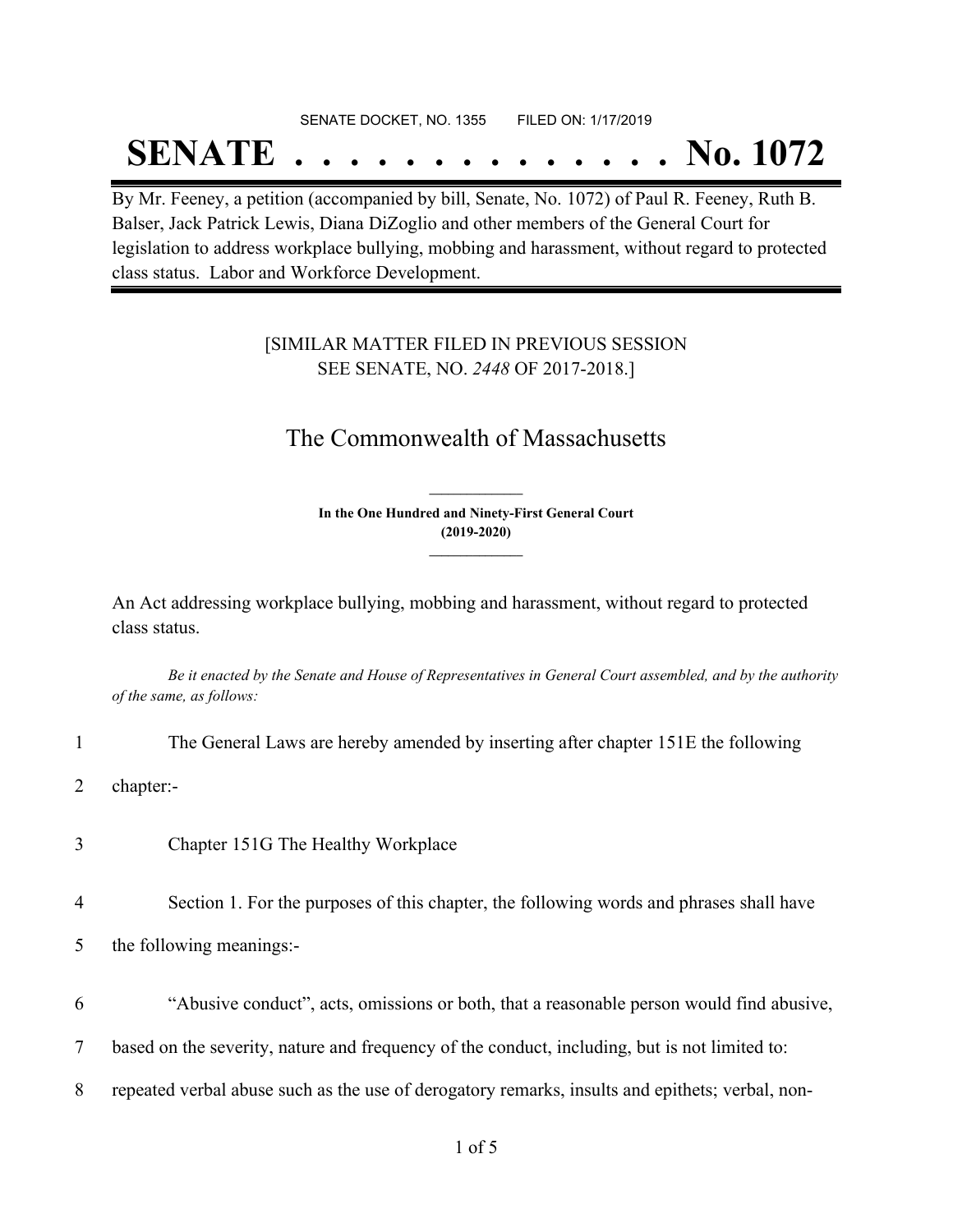| 9  | verbal or physical conduct of a threatening, intimidating or humiliating nature; or the sabotage or |
|----|-----------------------------------------------------------------------------------------------------|
| 10 | undermining of an employee's work performance. It shall be considered an aggravating factor if      |
| 11 | the conduct exploited an employee's known psychological or physical illness or disability. A        |
| 12 | single act normally shall not constitute abusive conduct, but an especially severe and egregious    |
| 13 | act may meet this standard;                                                                         |
| 14 | "Abusive work environment", an employment condition when an employer or one or                      |
| 15 | more its employees, acting with intent to cause pain or distress to an employee, subjects that      |
| 16 | employee to abusive conduct that causes physical harm, psychological harm or both;                  |
| 17 | "Adverse employment action", an outcome which negatively impacts an employee,                       |
| 18 | including but not limited to: a termination, demotion, unfavorable reassignment, failure to         |
| 19 | promote, disciplinary action or reduction in compensation.                                          |
| 20 | "Constructive discharge", an adverse employment action where:                                       |
| 21 | (1) the employee reasonably believed he or she was subjected to an abusive work                     |
| 22 | environment;                                                                                        |
| 23 | (2) the employee resigned because of that conduct; and,                                             |
| 24 | (3) the employer was aware of the abusive conduct prior to the resignation and failed to            |
| 25 | stop it.                                                                                            |
| 26 | "Psychological harm", the impairment of a person's mental health, as established by                 |
| 27 | competent evidence.                                                                                 |
| 28 | "Physical harm", the impairment of a person's physical health or bodily integrity, as               |
| 29 | established by competent evidence.                                                                  |

of 5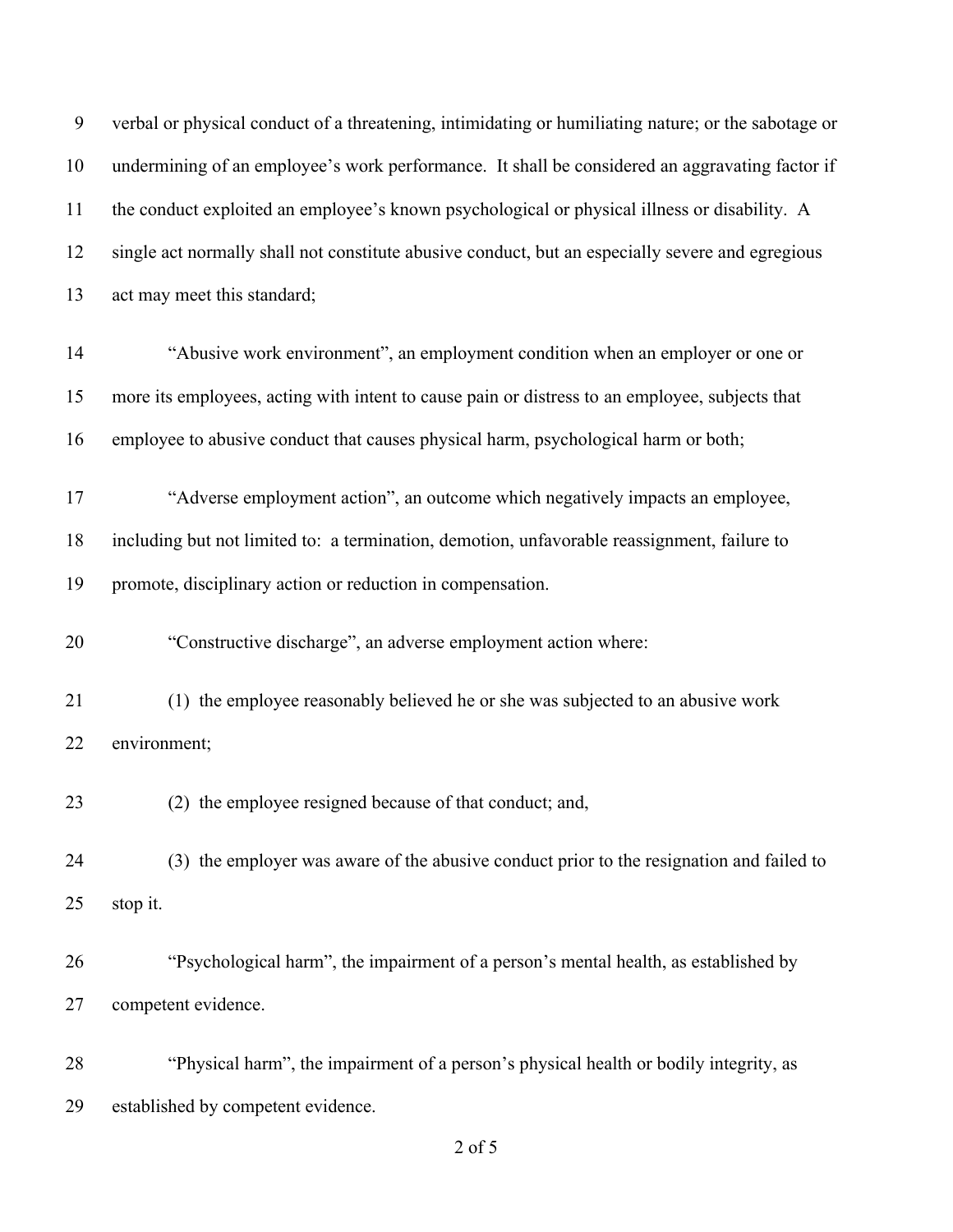Section 2. (a) No employee shall be subjected to an abusive work environment.

| 31 | (b) No employer or employee shall retaliate in any manner against an employee who has                |
|----|------------------------------------------------------------------------------------------------------|
| 32 | opposed any unlawful employment practice under this chapter, or who has made a charge,               |
| 33 | testified, assisted or participated in any manner in an investigation or proceeding under this       |
| 34 | chapter, including, but not limited to, internal complaints and proceedings, arbitration and         |
| 35 | mediation proceedings, and legal actions.                                                            |
| 36 | Section 3. (a) An employer shall be vicariously liable for a violation of section 3 of this          |
| 37 | chapter committed by its employee.                                                                   |
| 38 | (b) Where the alleged violation of said section 3 does not include an adverse                        |
| 39 | employment action, it shall be an affirmative defense for an employer that:                          |
| 40 | (1) the employer was not aware of a violation of said section 3;                                     |
| 41 | (2) the employer exercised reasonable care to prevent and correct promptly any                       |
| 42 | actionable behavior; or,                                                                             |
| 43 | (3) the complainant employee unreasonably failed to take advantage of appropriate                    |
| 44 | preventive or corrective opportunities provided by the employer.                                     |
| 45 | Section 4. (a) An employee may be individually liable for a violation of section 3 of this           |
| 46 | chapter.                                                                                             |
| 47 | (b) It shall be an affirmative defense for an employee only that the employee committed              |
| 48 | a violation of said section 3 at the direction of the employer, under actual or implied threat of an |
| 49 | adverse employment action.                                                                           |

of 5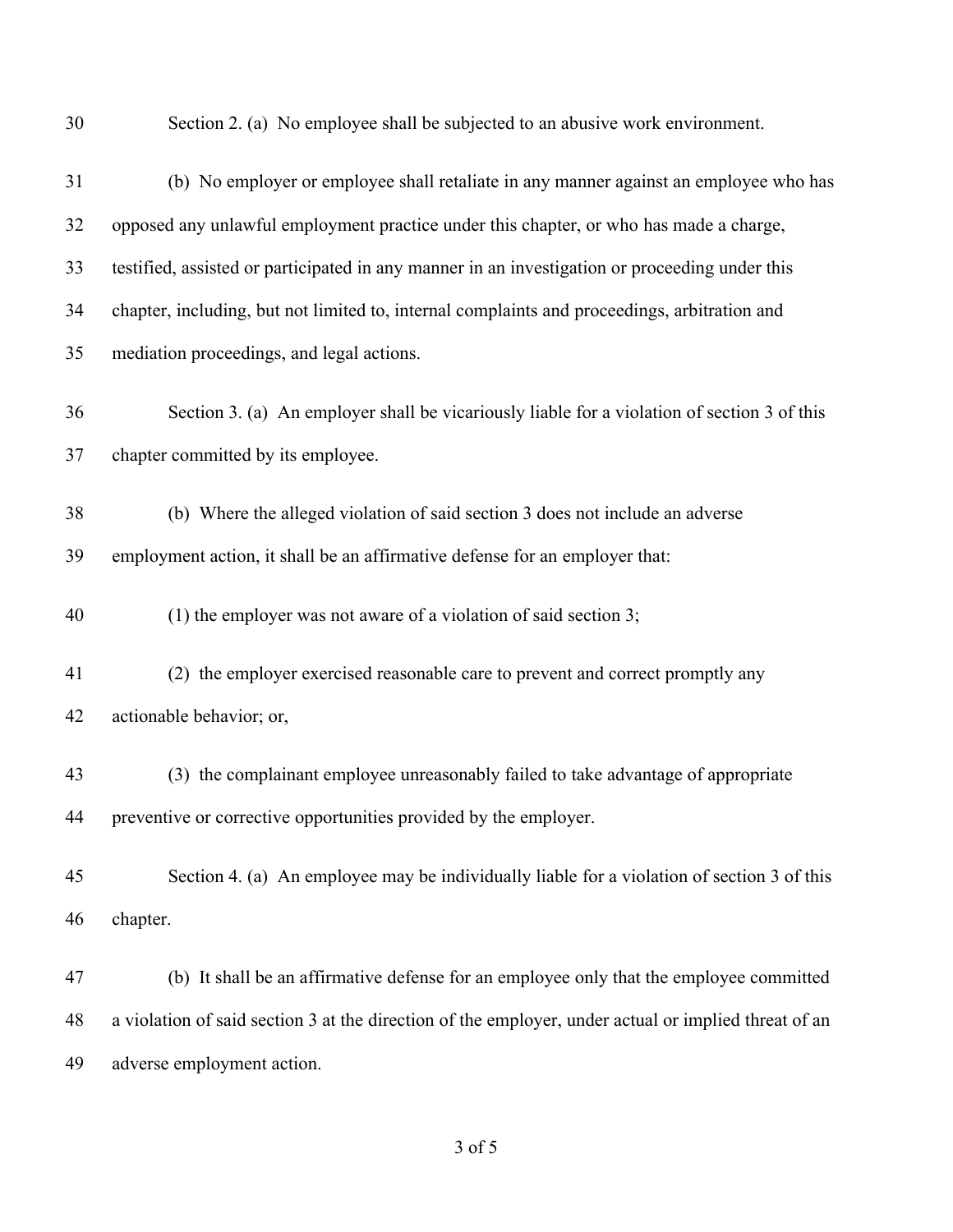Section 5. It shall be an affirmative defense that:

- (a) The complaint is based on an adverse employment action reasonably made for poor performance, misconduct or economic necessity; or,
- 

(b) The complaint is based on a reasonable performance evaluation; or,

 (c) The complaint is based on an employer's reasonable investigation about potentially illegal or unethical activity.

 Section 6. (a) Where a party is liable for a violation of section 3 of this chapter, the court may enjoin the defendant from engaging in the unlawful employment practice and may order any other relief that is deemed appropriate, including, but not limited to: reinstatement, removal of the offending party from the complainant's work environment, back pay, front pay, medical expenses, compensation for pain and suffering, compensation for emotional distress, punitive damages and attorney's fees.

 (b) Where an employer is liable for a violation of said section 3 that did not include an adverse employment action, emotional distress damages and punitive damages may be awarded only when the actionable conduct was extreme and outrageous. This limitation does not apply to individually named employee defendants.

Section 7. (a) This chapter shall be enforced solely by a private right of action.

- (b) An action under this chapter must be commenced no later than one year after the last act that constitutes the alleged violation of section 3 of this chapter.
- Section 8. (a) Nothing in this chapter shall supersede rights and obligations provided under collective bargaining laws and regulations.

of 5